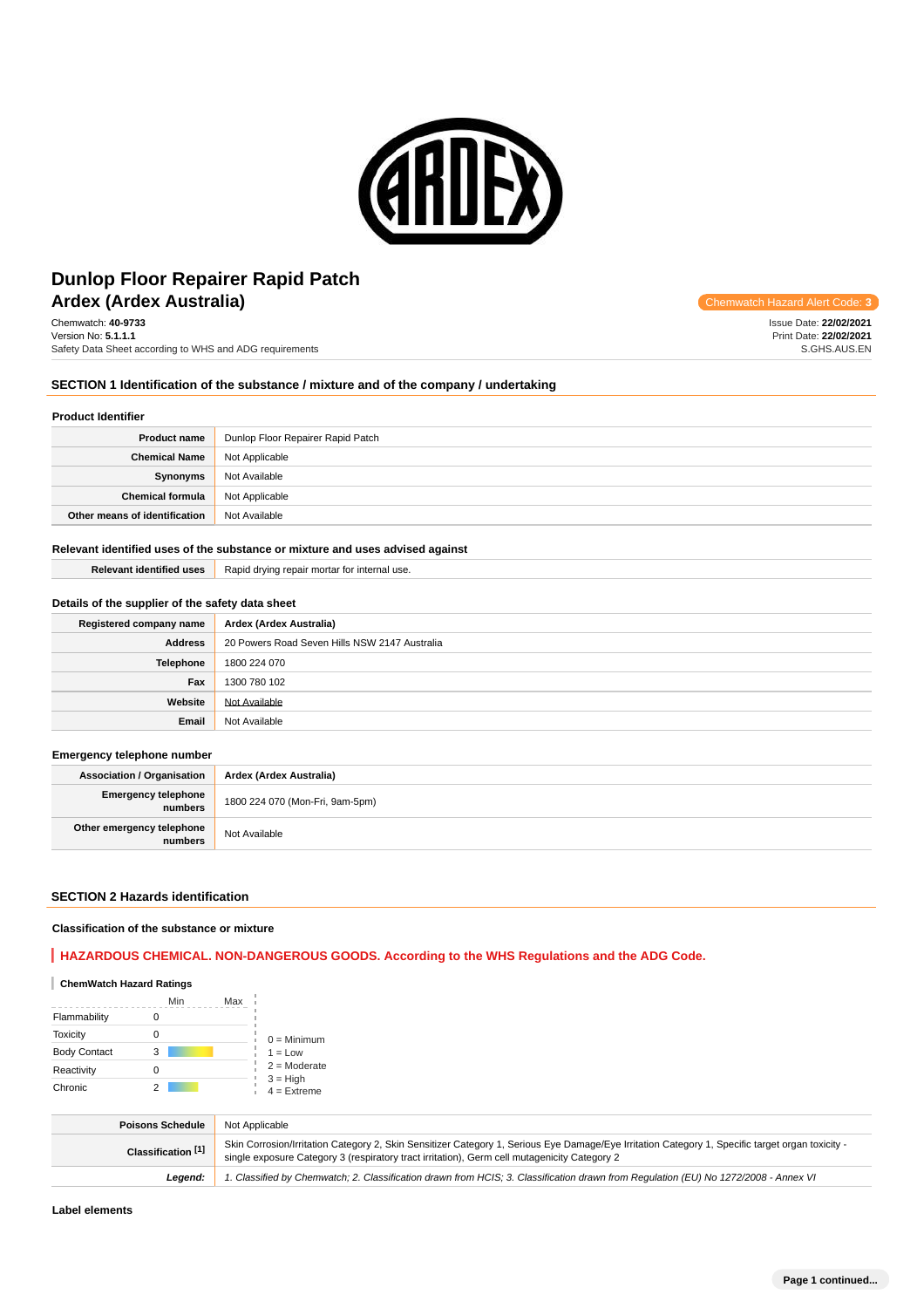

**Signal word Danger**

# **Hazard statement(s)**

| H315 | Causes skin irritation.               |
|------|---------------------------------------|
| H317 | May cause an allergic skin reaction.  |
| H318 | Causes serious eye damage.            |
| H335 | May cause respiratory irritation.     |
| H341 | Suspected of causing genetic defects. |

# **Precautionary statement(s) Prevention**

| P201 | Obtain special instructions before use.                                                       |
|------|-----------------------------------------------------------------------------------------------|
| P271 | Use only outdoors or in a well-ventilated area.                                               |
| P280 | Wear protective gloves/protective clothing/eye protection/face protection/hearing protection/ |
| P261 | Avoid breathing dust/fumes.                                                                   |

# **Precautionary statement(s) Response**

| P305+P351+P338 | IF IN EYES: Rinse cautiously with water for several minutes. Remove contact lenses, if present and easy to do. Continue rinsing. |  |
|----------------|----------------------------------------------------------------------------------------------------------------------------------|--|
| P308+P313      | IF exposed or concerned: Get medical advice/attention.                                                                           |  |
| <b>P310</b>    | Immediately call a POISON CENTER/doctor/                                                                                         |  |
|                | <b>P302+P352</b> IF ON SKIN: Wash with plenty of water and soap.                                                                 |  |

# **Precautionary statement(s) Storage**

| ______                         |                                                                             |
|--------------------------------|-----------------------------------------------------------------------------|
|                                |                                                                             |
| <b>DANS</b> . D <sub>222</sub> | $2$ tore<br>o container tightly closed.<br>analatah hatalitray.Ilaw<br>Keer |

# **Precautionary statement(s) Disposal**

**P501** Dispose of contents/container to authorised hazardous or special waste collection point in accordance with any local regulation.

# **SECTION 3 Composition / information on ingredients**

# **Substances**

See section below for composition of Mixtures

# **Mixtures**

| <b>CAS No</b> | %[weight] | Name                     |
|---------------|-----------|--------------------------|
| 14808-60-7.   | <60       | graded sand              |
| 65997-16-2    | <60       | calcium aluminate cement |
| 65997-15-1    | < 10      | portland cement          |
| 471-34-1      | < 10      | calcium carbonate        |
| 7778-18-9     | $30$      | calcium sulfate          |

# **SECTION 4 First aid measures**

# **Description of first aid measures**

| <b>Eye Contact</b>  | If this product comes in contact with the eyes:<br>Immediately hold eyelids apart and flush the eye continuously with running water.<br>Ensure complete irrigation of the eye by keeping eyelids apart and away from eye and moving the eyelids by occasionally lifting the upper<br>and lower lids.<br>▶ Continue flushing until advised to stop by the Poisons Information Centre or a doctor, or for at least 15 minutes.<br>Transport to hospital or doctor without delay.<br>Removal of contact lenses after an eye injury should only be undertaken by skilled personnel. |
|---------------------|---------------------------------------------------------------------------------------------------------------------------------------------------------------------------------------------------------------------------------------------------------------------------------------------------------------------------------------------------------------------------------------------------------------------------------------------------------------------------------------------------------------------------------------------------------------------------------|
| <b>Skin Contact</b> | If skin or hair contact occurs:<br>Immediately flush body and clothes with large amounts of water, using safety shower if available.<br>▶ Quickly remove all contaminated clothing, including footwear.<br>Vash skin and hair with running water. Continue flushing with water until advised to stop by the Poisons Information Centre.<br>Transport to hospital, or doctor.                                                                                                                                                                                                    |
| Inhalation          | If fumes or combustion products are inhaled remove from contaminated area.<br>Lay patient down. Keep warm and rested.<br>Prostheses such as false teeth, which may block airway, should be removed, where possible, prior to initiating first aid procedures.<br>Apply artificial respiration if not breathing, preferably with a demand valve resuscitator, bag-valve mask device, or pocket mask as trained.<br>Perform CPR if necessary.<br>Transport to hospital, or doctor, without delay.                                                                                 |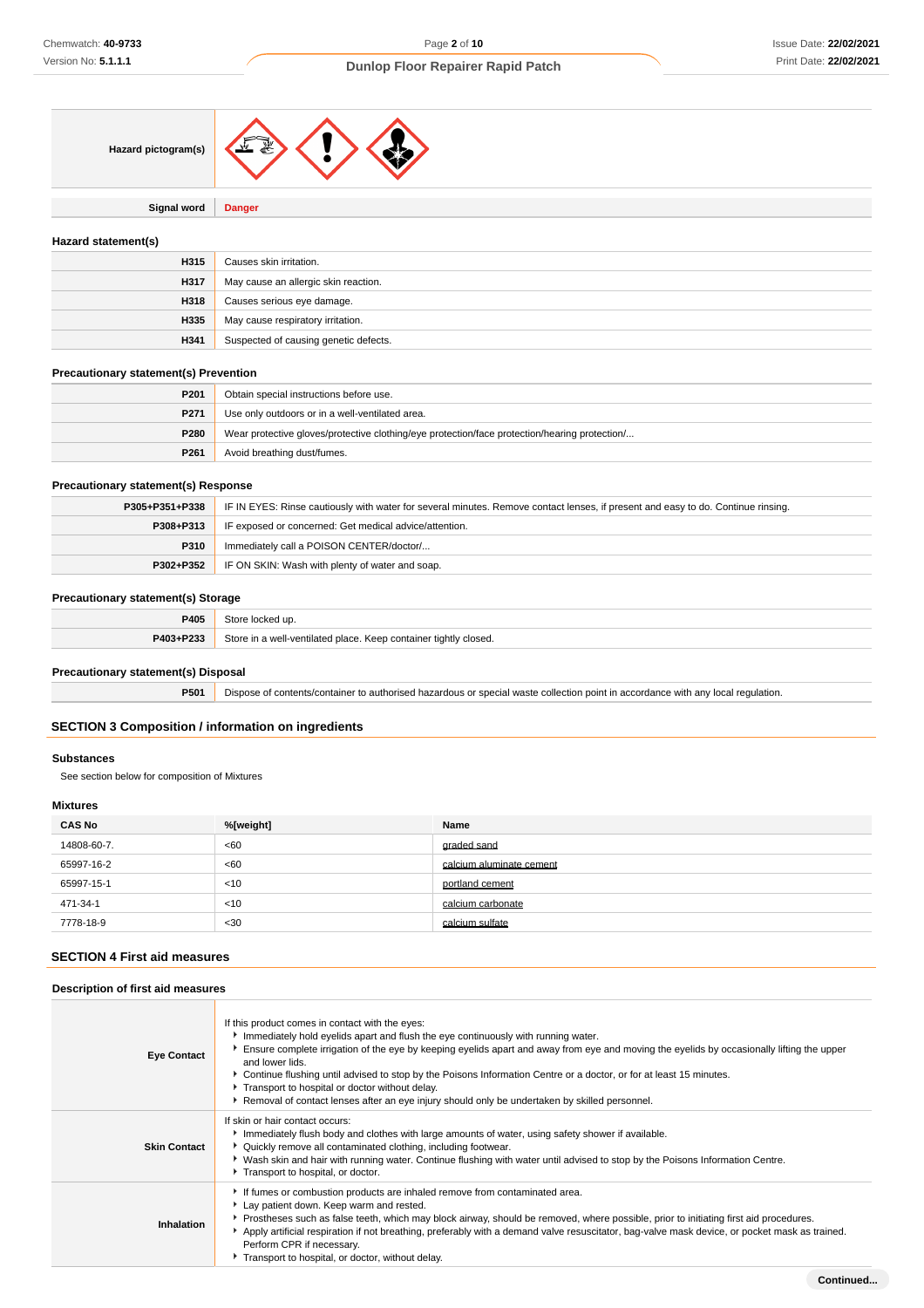|           | <sup>t</sup> Give a slurry of activated charcoal in water to drink. NEVER GIVE AN UNCONSCIOUS PATIENT WATER TO DRINK.<br>At least 3 tablespoons in a glass of water should be given.<br>Although induction of vomiting may be recommended (IN CONSCIOUS PERSONS ONLY), such a first aid measure is dissuaded due to the<br>risk of aspiration of stomach contents. (i) It is better to take the patient to a doctor who can decide on the necessity and method of emptying<br>the stomach. (ii) Special circumstances may however exist; these include non-availability of charcoal and the ready availability of the doctor.<br>NOTE: If vomiting is induced, lean patient forward or place on left side (head-down position, if possible) to maintain open airway and prevent |
|-----------|---------------------------------------------------------------------------------------------------------------------------------------------------------------------------------------------------------------------------------------------------------------------------------------------------------------------------------------------------------------------------------------------------------------------------------------------------------------------------------------------------------------------------------------------------------------------------------------------------------------------------------------------------------------------------------------------------------------------------------------------------------------------------------|
|           | aspiration.                                                                                                                                                                                                                                                                                                                                                                                                                                                                                                                                                                                                                                                                                                                                                                     |
| Ingestion | NOTE: Wear protective gloves when inducing vomiting.                                                                                                                                                                                                                                                                                                                                                                                                                                                                                                                                                                                                                                                                                                                            |
|           | ▶ REFER FOR MEDICAL ATTENTION WITHOUT DELAY.                                                                                                                                                                                                                                                                                                                                                                                                                                                                                                                                                                                                                                                                                                                                    |
|           | In the mean time, qualified first-aid personnel should treat the patient following observation and employing supportive measures as indicated<br>by the patient's condition.                                                                                                                                                                                                                                                                                                                                                                                                                                                                                                                                                                                                    |
|           | If the services of a medical officer or medical doctor are readily available, the patient should be placed in his/her care and a copy of the SDS<br>should be provided. Further action will be the responsibility of the medical specialist.                                                                                                                                                                                                                                                                                                                                                                                                                                                                                                                                    |
|           | If medical attention is not available on the worksite or surroundings send the patient to a hospital together with a copy of the SDS.<br>(ICSC20305/20307)                                                                                                                                                                                                                                                                                                                                                                                                                                                                                                                                                                                                                      |

#### **Indication of any immediate medical attention and special treatment needed**

Treat symptomatically.

For acute or short term repeated exposures to iron and its derivatives:

- Always treat symptoms rather than history.
- In general, however, toxic doses exceed 20 mg/kg of ingested material (as elemental iron) with lethal doses exceeding 180 mg/kg.
- Control of iron stores depend on variation in absorption rather than excretion. Absorption occurs through aspiration, ingestion and burned skin.
- Hepatic damage may progress to failure with hypoprothrombinaemia and hypoglycaemia. Hepatorenal syndrome may occur.
- Iron intoxication may also result in decreased cardiac output and increased cardiac pooling which subsequently produces hypotension.
- Serum iron should be analysed in symptomatic patients. Serum iron levels (2-4 hrs post-ingestion) greater that 100 ug/dL indicate poisoning with levels, in excess of 350 ug/dL, being potentially serious. Emesis or lavage (for obtunded patients with no gag reflex)are the usual means of decontamination.
- Activated charcoal does not effectively bind iron.
- Catharsis (using sodium sulfate or magnesium sulfate) may only be used if the patient already has diarrhoea.
- **P** Deferoxamine is a specific chelator of ferric (3+) iron and is currently the antidote of choice. It should be administered parenterally. [Ellenhorn and Barceloux: Medical Toxicology]

# **SECTION 5 Firefighting measures**

#### **Extinguishing media**

- **F** There is no restriction on the type of extinguisher which may be used.
- Use extinguishing media suitable for surrounding area.

#### **Special hazards arising from the substrate or mixture**

| <b>Fire Incompatibility</b>    | None known.                                                                                                                                                                                                                                                                                       |
|--------------------------------|---------------------------------------------------------------------------------------------------------------------------------------------------------------------------------------------------------------------------------------------------------------------------------------------------|
| <b>Advice for firefighters</b> |                                                                                                                                                                                                                                                                                                   |
| <b>Fire Fighting</b>           | Alert Fire Brigade and tell them location and nature of hazard.<br>▶ Wear breathing apparatus plus protective gloves in the event of a fire.<br>▶ Prevent, by any means available, spillage from entering drains or water courses.<br>Use fire fighting procedures suitable for surrounding area. |
| <b>Fire/Explosion Hazard</b>   | $\blacktriangleright$ Non combustible.<br>Not considered a significant fire risk, however containers may burn.<br>Decomposition may produce toxic fumes of:<br>sulfur oxides (SOx)<br>metal oxides<br>May emit poisonous fumes.<br>May emit corrosive fumes.                                      |
| <b>HAZCHEM</b>                 | Not Applicable                                                                                                                                                                                                                                                                                    |

#### **SECTION 6 Accidental release measures**

# **Personal precautions, protective equipment and emergency procedures**

See section 8

#### **Environmental precautions**

See section 12

# **Methods and material for containment and cleaning up**

| <b>Minor Spills</b> | Clean up all spills immediately.<br>Avoid breathing dust and contact with skin and eyes.<br>Wear protective clothing, gloves, safety glasses and dust respirator.<br>Use dry clean up procedures and avoid generating dust. |  |
|---------------------|-----------------------------------------------------------------------------------------------------------------------------------------------------------------------------------------------------------------------------|--|
| <b>Major Spills</b> | Moderate hazard.<br>CAUTION: Advise personnel in area.<br>Alert Emergency Services and tell them location and nature of hazard.<br>Control personal contact by wearing protective clothing.                                 |  |

Personal Protective Equipment advice is contained in Section 8 of the SDS.

# **SECTION 7 Handling and storage**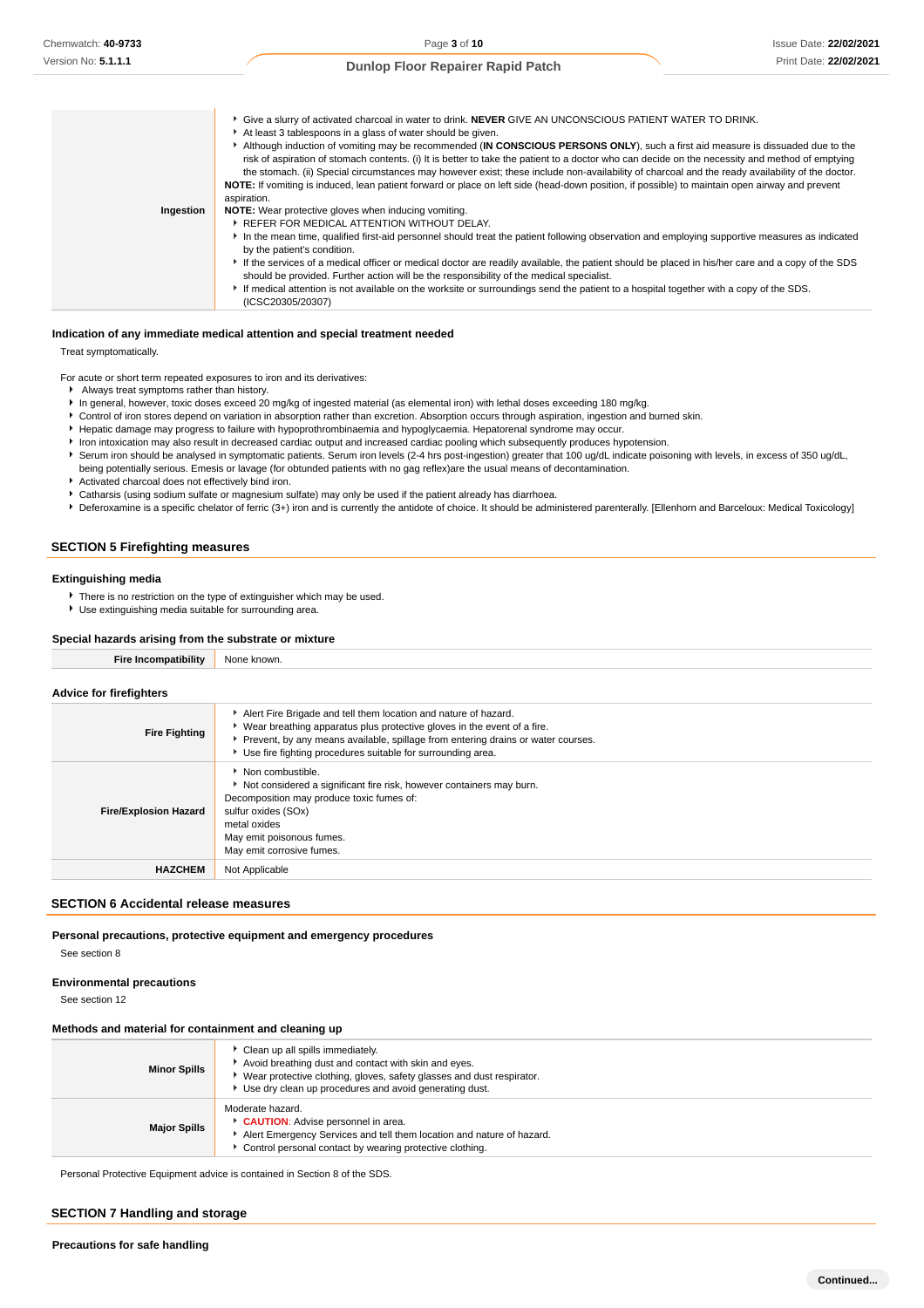| Safe handling     | Avoid all personal contact, including inhalation.<br>▶ Wear protective clothing when risk of exposure occurs.<br>▶ Use in a well-ventilated area.<br>Prevent concentration in hollows and sumps.            |
|-------------------|-------------------------------------------------------------------------------------------------------------------------------------------------------------------------------------------------------------|
| Other information | Store in original containers.<br>▶ Keep containers securely sealed.<br>Store in a cool, dry area protected from environmental extremes.<br>Store away from incompatible materials and foodstuff containers. |
|                   |                                                                                                                                                                                                             |

#### **Conditions for safe storage, including any incompatibilities**

| Suitable container             | Polyethylene or polypropylene container.<br>Check all containers are clearly labelled and free from leaks.                        |
|--------------------------------|-----------------------------------------------------------------------------------------------------------------------------------|
| <b>Storage incompatibility</b> | Avoid strong acids, acid chlorides, acid anhydrides and chloroformates.<br>Avoid contact with copper, aluminium and their alloys. |

# **SECTION 8 Exposure controls / personal protection**

# **Control parameters**

# **Occupational Exposure Limits (OEL)**

# **INGREDIENT DATA**

| Source                       | Ingredient           | <b>Material name</b>                              | <b>TWA</b>    | <b>STEL</b>      | Peak             | <b>Notes</b>                                                                                |
|------------------------------|----------------------|---------------------------------------------------|---------------|------------------|------------------|---------------------------------------------------------------------------------------------|
| Australia Exposure Standards | graded sand          | Silica - Crystalline: Quartz<br>(respirable dust) | 0.05<br>mq/m3 | Not<br>Available | Not<br>Available | Not Available                                                                               |
| Australia Exposure Standards | portland<br>cement   | Portland cement                                   | 10<br>ma/m3   | Not<br>Available | Not<br>Available | (a) This value is for inhalable dust containing no<br>asbestos and < 1% crystalline silica. |
| Australia Exposure Standards | calcium<br>carbonate | Calcium carbonate                                 | 10<br>mq/m3   | Not<br>Available | Not<br>Available | (a) This value is for inhalable dust containing no<br>asbestos and < 1% crystalline silica. |
| Australia Exposure Standards | calcium<br>sulfate   | Calcium sulphate                                  | 10<br>mq/m3   | Not<br>Available | Not<br>Available | (a) This value is for inhalable dust containing no<br>asbestos and < 1% crystalline silica. |

| <b>Emergency Limits</b>  |                                               |                  |                     |                    |             |
|--------------------------|-----------------------------------------------|------------------|---------------------|--------------------|-------------|
| Ingredient               | <b>Material name</b>                          | TEEL-1           |                     | TEEL-2             | TEEL-3      |
| graded sand              | Silica, crystalline-quartz; (Silicon dioxide) | $0.075$ mg/m $3$ |                     | $33 \text{ mg/m}$  | 200 mg/m3   |
| calcium carbonate        | Carbonic acid, calcium salt                   | 45 mg/m3         |                     | $210 \text{ mg/m}$ | 1,300 mg/m3 |
| Ingredient               | <b>Original IDLH</b>                          |                  | <b>Revised IDLH</b> |                    |             |
| graded sand              | 25 mg/m3 / 50 mg/m3                           |                  |                     | Not Available      |             |
| calcium aluminate cement | Not Available                                 |                  | Not Available       |                    |             |
| portland cement          | 5,000 mg/m3                                   |                  |                     | Not Available      |             |
| calcium carbonate        | Not Available                                 |                  |                     | Not Available      |             |
| calcium sulfate          | Not Available                                 |                  |                     | Not Available      |             |

| <b>Occupational Exposure Banding</b> |                                                                                                                                                                                                                                                                                                                                                                          |                                         |  |
|--------------------------------------|--------------------------------------------------------------------------------------------------------------------------------------------------------------------------------------------------------------------------------------------------------------------------------------------------------------------------------------------------------------------------|-----------------------------------------|--|
| Ingredient                           | <b>Occupational Exposure Band Rating</b>                                                                                                                                                                                                                                                                                                                                 | <b>Occupational Exposure Band Limit</b> |  |
| calcium aluminate cement             |                                                                                                                                                                                                                                                                                                                                                                          | $\leq$ 0.01 mg/m <sup>3</sup>           |  |
| Notes:                               | Occupational exposure banding is a process of assigning chemicals into specific categories or bands based on a chemical's potency and the<br>adverse health outcomes associated with exposure. The output of this process is an occupational exposure band (OEB), which corresponds to a<br>range of exposure concentrations that are expected to protect worker health. |                                         |  |

# **Exposure controls**

| Appropriate engineering<br>controls | Engineering controls are used to remove a hazard or place a barrier between the worker and the hazard. Well-designed engineering controls can<br>be highly effective in protecting workers and will typically be independent of worker interactions to provide this high level of protection.<br>The basic types of engineering controls are:<br>Process controls which involve changing the way a job activity or process is done to reduce the risk.<br>Enclosure and/or isolation of emission source which keeps a selected hazard "physically" away from the worker and ventilation that strategically<br>"adds" and "removes" air in the work environment.                                   |
|-------------------------------------|---------------------------------------------------------------------------------------------------------------------------------------------------------------------------------------------------------------------------------------------------------------------------------------------------------------------------------------------------------------------------------------------------------------------------------------------------------------------------------------------------------------------------------------------------------------------------------------------------------------------------------------------------------------------------------------------------|
| <b>Personal protection</b>          | <b>EXTERNATION</b><br>$\left[\begin{matrix} \begin{matrix} E & \end{matrix} \end{matrix} \right]$                                                                                                                                                                                                                                                                                                                                                                                                                                                                                                                                                                                                 |
| Eye and face protection             | Safety glasses with unperforated side shields may be used where continuous eye protection is desirable, as in laboratories; spectacles are<br>not sufficient where complete eye protection is needed such as when handling bulk-quantities, where there is a danger of splashing, or if the<br>material may be under pressure.<br>► Chemical goggles whenever there is a danger of the material coming in contact with the eyes; goggles must be properly fitted.<br>Full face shield (20 cm, 8 in minimum) may be required for supplementary but never for primary protection of eyes; these afford face<br>protection.<br>Alternatively a gas mask may replace splash goggles and face shields. |
| <b>Skin protection</b>              | See Hand protection below                                                                                                                                                                                                                                                                                                                                                                                                                                                                                                                                                                                                                                                                         |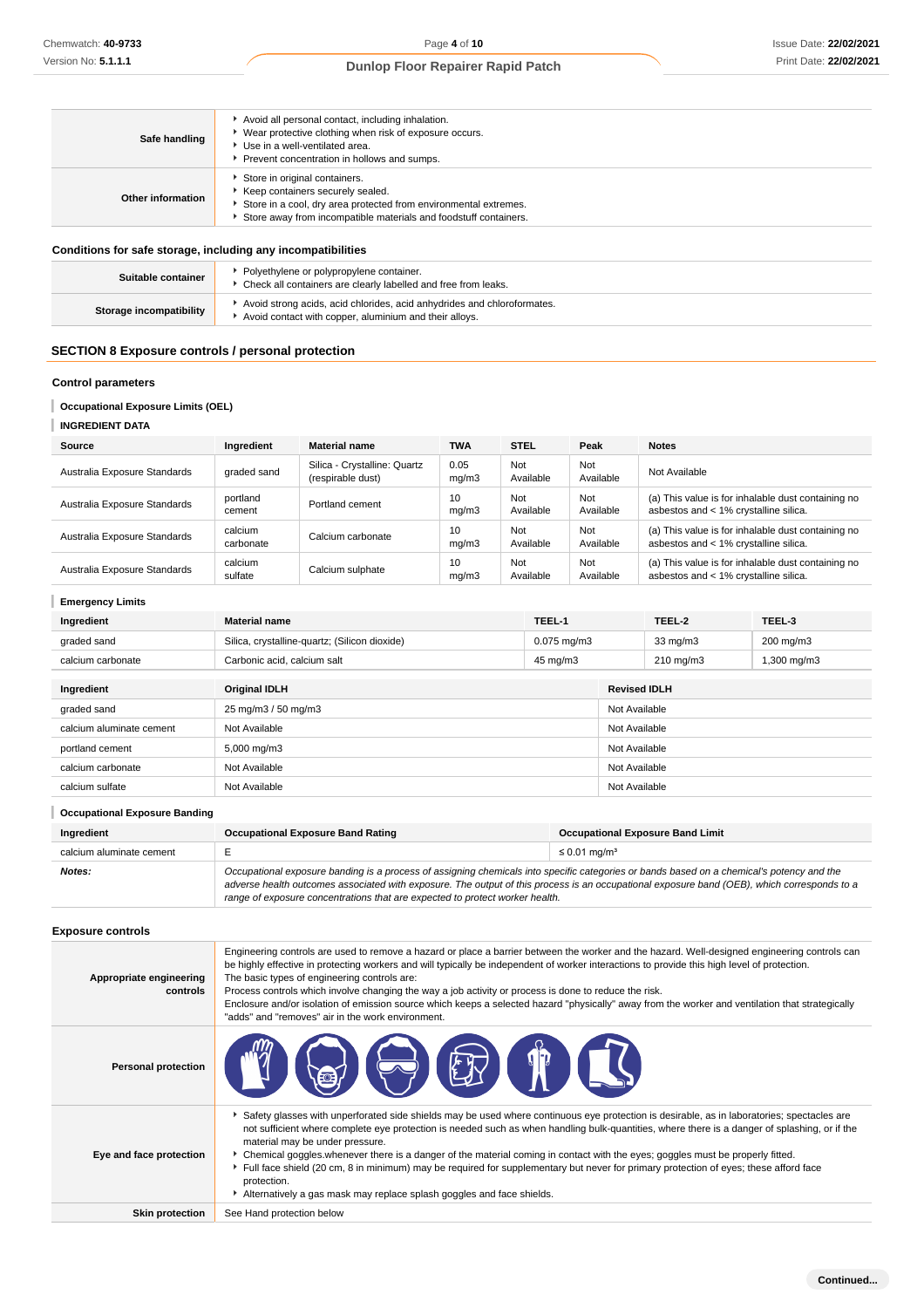| Hands/feet protection  | Elbow length PVC gloves<br><b>NOTE:</b><br>The material may produce skin sensitisation in predisposed individuals. Care must be taken, when removing gloves and other protective<br>equipment, to avoid all possible skin contact.<br>Contaminated leather items, such as shoes, belts and watch-bands should be removed and destroyed.<br>The selection of suitable gloves does not only depend on the material, but also on further marks of quality which vary from manufacturer to<br>manufacturer. Where the chemical is a preparation of several substances, the resistance of the glove material can not be calculated in advance<br>and has therefore to be checked prior to the application.<br>The exact break through time for substances has to be obtained from the manufacturer of the protective gloves and has to be observed when<br>making a final choice.<br>Personal hygiene is a key element of effective hand care.<br>Experience indicates that the following polymers are suitable as glove materials for protection against undissolved, dry solids, where abrasive<br>particles are not present.<br>polychloroprene.<br>h nitrile rubber.<br>butyl rubber. |
|------------------------|--------------------------------------------------------------------------------------------------------------------------------------------------------------------------------------------------------------------------------------------------------------------------------------------------------------------------------------------------------------------------------------------------------------------------------------------------------------------------------------------------------------------------------------------------------------------------------------------------------------------------------------------------------------------------------------------------------------------------------------------------------------------------------------------------------------------------------------------------------------------------------------------------------------------------------------------------------------------------------------------------------------------------------------------------------------------------------------------------------------------------------------------------------------------------------------|
| <b>Body protection</b> | See Other protection below                                                                                                                                                                                                                                                                                                                                                                                                                                                                                                                                                                                                                                                                                                                                                                                                                                                                                                                                                                                                                                                                                                                                                           |
| Other protection       | • Overalls.<br>P.V.C apron.<br><b>Barrier cream.</b><br>Skin cleansing cream.                                                                                                                                                                                                                                                                                                                                                                                                                                                                                                                                                                                                                                                                                                                                                                                                                                                                                                                                                                                                                                                                                                        |

#### **Respiratory protection**

Particulate. (AS/NZS 1716 & 1715, EN 143:2000 & 149:001, ANSI Z88 or national equivalent)

| <b>Required Minimum Protection Factor</b> | <b>Half-Face Respirator</b> | <b>Full-Face Respirator</b> | <b>Powered Air Respirator</b> |
|-------------------------------------------|-----------------------------|-----------------------------|-------------------------------|
| up to $10 \times ES$                      | P <sub>1</sub><br>Air-line* |                             | PAPR-P1                       |
| up to $50 \times ES$                      | Air-line**                  | P <sub>2</sub>              | PAPR-P2                       |
| up to $100 \times ES$                     | $\overline{\phantom{a}}$    | P <sub>3</sub>              | -                             |
|                                           |                             | Air-line*                   |                               |
| $100 + x ES$                              | $\overline{\phantom{a}}$    | Air-line**                  | PAPR-P3                       |

\* - Negative pressure demand \*\* - Continuous flow

A(All classes) = Organic vapours, B AUS or B1 = Acid gasses, B2 = Acid gas or hydrogen cyanide(HCN), B3 = Acid gas or hydrogen cyanide(HCN), E = Sulfur dioxide(SO2), G = Agricultural chemicals, K = Ammonia(NH3), Hg = Mercury, NO = Oxides of nitrogen, MB = Methyl bromide, AX = Low boiling point organic compounds(below 65 degC)

Respirators may be necessary when engineering and administrative controls do not adequately prevent exposures.

The decision to use respiratory protection should be based on professional judgment that takes into account toxicity information, exposure measurement data, and frequency and likelihood of the worker's exposure - ensure users are not subject to high thermal loads which may result in heat stress or distress due to personal protective equipment (powered, positive flow, full face apparatus may be an option).

Published occupational exposure limits, where they exist, will assist in determining the adequacy of the selected respiratory protection. These may be government mandated or vendor recommended.

**F** Certified respirators will be useful for protecting workers from inhalation of particulates when properly selected and fit tested as part of a complete respiratory protection program. ▶ Use approved positive flow mask if significant quantities of dust becomes airborne.

**Try to avoid creating dust conditions.** 

# **SECTION 9 Physical and chemical properties**

#### **Information on basic physical and chemical properties**

| Appearance                                      | Dark grey powder; insoluble in water. |                                            |                |
|-------------------------------------------------|---------------------------------------|--------------------------------------------|----------------|
|                                                 |                                       |                                            |                |
| <b>Physical state</b>                           | <b>Divided Solid</b>                  | Relative density (Water = $1$ )            | Not Available  |
| Odour                                           | Not Available                         | Partition coefficient n-octanol<br>/ water | Not Available  |
| <b>Odour threshold</b>                          | Not Available                         | Auto-ignition temperature (°C)             | Not Applicable |
| pH (as supplied)                                | Not Applicable                        | <b>Decomposition temperature</b>           | Not Available  |
| Melting point / freezing point<br>(°C)          | Not Available                         | Viscosity (cSt)                            | Not Applicable |
| Initial boiling point and boiling<br>range (°C) | Not Applicable                        | Molecular weight (g/mol)                   | Not Applicable |
| Flash point (°C)                                | Not Applicable                        | <b>Taste</b>                               | Not Available  |
| <b>Evaporation rate</b>                         | Not Applicable                        | <b>Explosive properties</b>                | Not Available  |
| Flammability                                    | Not Applicable                        | <b>Oxidising properties</b>                | Not Available  |
| Upper Explosive Limit (%)                       | Not Applicable                        | Surface Tension (dyn/cm or<br>$mN/m$ )     | Not Applicable |
| Lower Explosive Limit (%)                       | Not Applicable                        | <b>Volatile Component (%vol)</b>           | Not Applicable |
| Vapour pressure (kPa)                           | Not Applicable                        | Gas group                                  | Not Available  |
| Solubility in water                             | Immiscible                            | pH as a solution (1%)                      | Not Applicable |
| Vapour density $(Air = 1)$                      | Not Applicable                        | VOC g/L                                    | Not Applicable |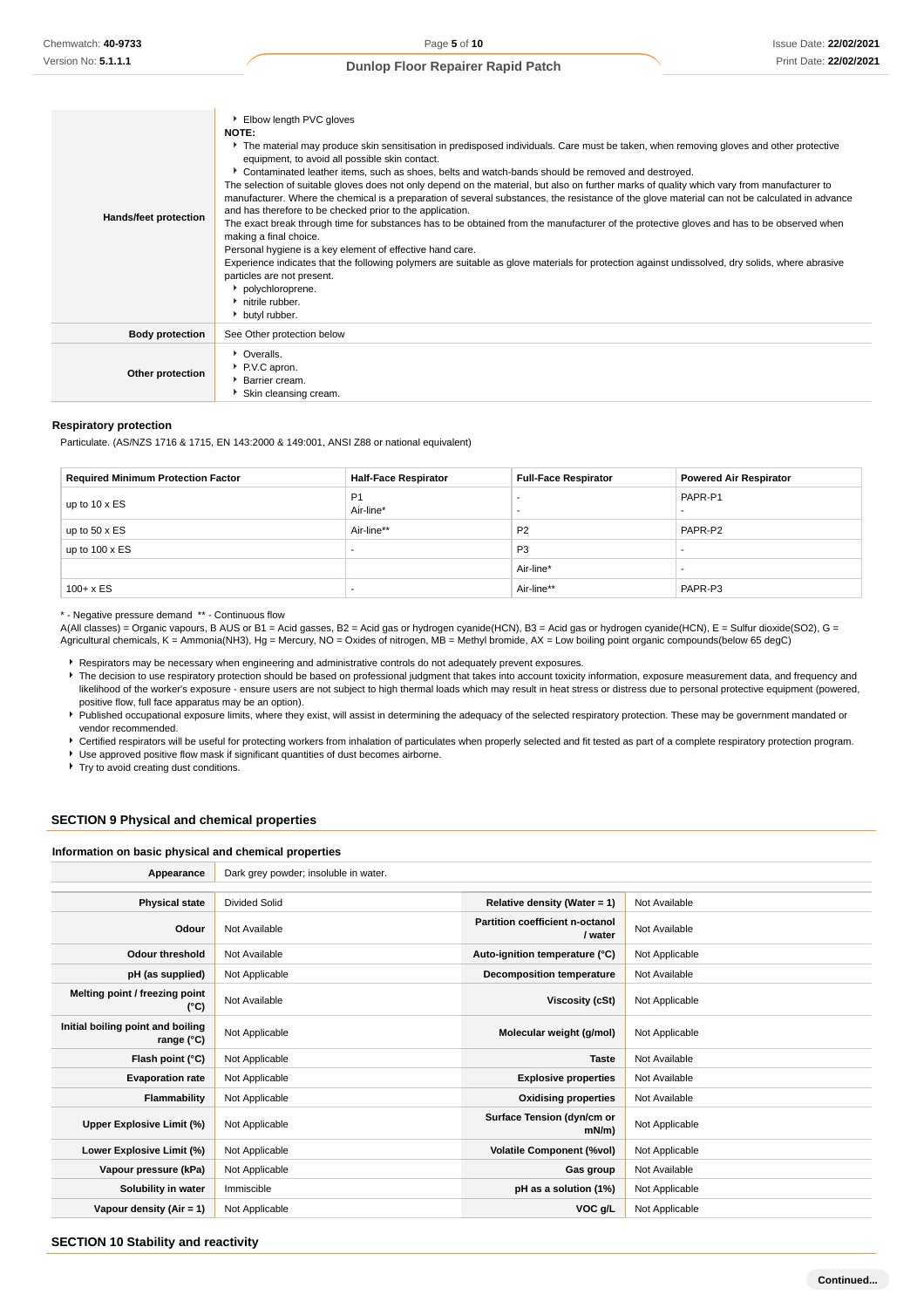| Reactivity                                 | See section 7                                                                                                                        |
|--------------------------------------------|--------------------------------------------------------------------------------------------------------------------------------------|
| <b>Chemical stability</b>                  | • Unstable in the presence of incompatible materials.<br>▶ Product is considered stable.<br>Hazardous polymerisation will not occur. |
| Possibility of hazardous<br>reactions      | See section 7                                                                                                                        |
| <b>Conditions to avoid</b>                 | See section 7                                                                                                                        |
| Incompatible materials                     | See section 7                                                                                                                        |
| <b>Hazardous decomposition</b><br>products | See section 5                                                                                                                        |

# **SECTION 11 Toxicological information**

# **Information on toxicological effects**

| <b>Inhaled</b>                     | Not normally a hazard due to non-volatile nature of product<br>There is strong evidence to suggest that this material can cause, if inhaled once, very serious, irreversible damage of organs.<br>The material can cause respiratory irritation in some persons. The body's response to such irritation can cause further lung damage.<br>Inhalation of vapours may cause drowsiness and dizziness. This may be accompanied by sleepiness, reduced alertness, loss of reflexes, lack of<br>co-ordination, and vertigo.<br>Inhalation of dusts, generated by the material during the course of normal handling, may produce severe damage to the health of the individual.<br>Relatively small amounts absorbed from the lungs may prove fatal.<br>Persons with impaired respiratory function, airway diseases and conditions such as emphysema or chronic bronchitis, may incur further disability<br>if excessive concentrations of particulate are inhaled.<br>If prior damage to the circulatory or nervous systems has occurred or if kidney damage has been sustained, proper screenings should be<br>conducted on individuals who may be exposed to further risk if handling and use of the material result<br>in excessive exposures.                                                                                                                                                                                                                                                                                                                                                                                                                                                                                                                                                                                                                                                                                                                                                                                                                                                                                                                                                                                                                                                                                                                                                                                                                                                                                                                                                                                                                                                                                                                                                                                                                                                                                                                                    |                                    |  |
|------------------------------------|---------------------------------------------------------------------------------------------------------------------------------------------------------------------------------------------------------------------------------------------------------------------------------------------------------------------------------------------------------------------------------------------------------------------------------------------------------------------------------------------------------------------------------------------------------------------------------------------------------------------------------------------------------------------------------------------------------------------------------------------------------------------------------------------------------------------------------------------------------------------------------------------------------------------------------------------------------------------------------------------------------------------------------------------------------------------------------------------------------------------------------------------------------------------------------------------------------------------------------------------------------------------------------------------------------------------------------------------------------------------------------------------------------------------------------------------------------------------------------------------------------------------------------------------------------------------------------------------------------------------------------------------------------------------------------------------------------------------------------------------------------------------------------------------------------------------------------------------------------------------------------------------------------------------------------------------------------------------------------------------------------------------------------------------------------------------------------------------------------------------------------------------------------------------------------------------------------------------------------------------------------------------------------------------------------------------------------------------------------------------------------------------------------------------------------------------------------------------------------------------------------------------------------------------------------------------------------------------------------------------------------------------------------------------------------------------------------------------------------------------------------------------------------------------------------------------------------------------------------------------------------------------------------------------------------------------------------------------------------|------------------------------------|--|
| Ingestion                          | Considered an unlikely route of entry in commercial/industrial environments<br>Not normally a hazard due to the physical form of product. The material is a physical irritant to the gastro-intestinal tract<br>There is strong evidence to suggest that this material can cause, if swallowed once, very serious, irreversible damage of organs.                                                                                                                                                                                                                                                                                                                                                                                                                                                                                                                                                                                                                                                                                                                                                                                                                                                                                                                                                                                                                                                                                                                                                                                                                                                                                                                                                                                                                                                                                                                                                                                                                                                                                                                                                                                                                                                                                                                                                                                                                                                                                                                                                                                                                                                                                                                                                                                                                                                                                                                                                                                                                               |                                    |  |
| <b>Skin Contact</b>                | This material can cause inflammation of the skin on contact in some persons.<br>There is strong evidence to suggest that this material, on a single contact with skin, can cause very serious, irreversible damage of organs.<br>The material may accentuate any pre-existing dermatitis condition<br>Skin contact may result in severe irritation particularly to broken skin. Ulceration known as "chrome ulcers" may develop. Chrome ulcers and skin<br>cancer are significantly related.<br>Handling wet cement can cause dermatitis. Cement when wet is quite alkaline and this alkali action on the skin contributes strongly to cement<br>contact dermatitis since it may cause drying and defatting of the skin which is followed by hardening, cracking, lesions developing, possible<br>infections of lesions and penetration by soluble salts.<br>Open cuts, abraded or irritated skin should not be exposed to this material<br>Solution of material in moisture on the skin, or perspiration, may increase irritant effects<br>Entry into the blood-stream, through, for example, cuts, abrasions or lesions, may produce systemic injury with harmful effects. Examine the skin<br>prior to the use of the material and ensure that any external damage is suitably protected.                                                                                                                                                                                                                                                                                                                                                                                                                                                                                                                                                                                                                                                                                                                                                                                                                                                                                                                                                                                                                                                                                                                                                                                                                                                                                                                                                                                                                                                                                                                                                                                                                                                                                    |                                    |  |
| Eye                                | If applied to the eyes, this material causes severe eye damage.                                                                                                                                                                                                                                                                                                                                                                                                                                                                                                                                                                                                                                                                                                                                                                                                                                                                                                                                                                                                                                                                                                                                                                                                                                                                                                                                                                                                                                                                                                                                                                                                                                                                                                                                                                                                                                                                                                                                                                                                                                                                                                                                                                                                                                                                                                                                                                                                                                                                                                                                                                                                                                                                                                                                                                                                                                                                                                                 |                                    |  |
| Chronic                            | Long-term exposure to respiratory irritants may result in airways disease, involving difficulty breathing and related whole-body problems.<br>Strong evidence exists that this substance may cause irreversible mutations (though not lethal) even following a single exposure.<br>Skin contact with the material is more likely to cause a sensitisation reaction in some persons compared to the general population.<br>Substance accumulation, in the human body, may occur and may cause some concern following repeated or long-term occupational exposure.<br>Red blood cells and rabbit alveolar macrophages exposed to calcium silicate insulation materials in vitro showed haemolysis in one study but not<br>in another. Both studies showed the substance to be more cytotoxic than titanium dioxide but less toxic than asbestos.<br>In a small cohort mortality study of workers in a wollastonite quarry, the observed number of deaths from all cancers combined and lung cancer<br>were lower than expected. Wollastonite is a calcium inosilicate mineral (CaSiO3).<br>Cement contact dermatitis (CCD) may occur when contact shows an allergic response, which may progress to sensitisation. Sensitisation is due<br>to soluble chromates (chromate compounds) present in trace amounts in some cements and cement products. Soluble chromates readily<br>penetrate intact skin. Cement dermatitis can be characterised by fissures, eczematous rash, dystrophic nails, and dry skin; acute contact with<br>highly alkaline mixtures may cause localised necrosis.<br>Pure calcium carbonate does not cause the disease pneumoconiosis probably due to its rapid elimination from the body. However, its unsterilised<br>particulates can infect the lung and airway to cause inflammation.<br>High blood concentrations of calcium ion may give rise to dilation of blood vessels and depress heart function, leading to low blood pressure and<br>fainting (syncope). Calcium ions enhance the effects of digitalis on the heart, and may precipitate digitalis poisoning. Calcium salts also reduce<br>the absorption of tetracyclines. In newborns, giving calcium during treatment has resulted in calcification of soft tissue.<br>Overexposure to the breathable dust may cause coughing, wheezing, difficulty in breathing and impaired lung function. Chronic symptoms may<br>include decreased vital lung capacity and chest infections. Repeated exposures in the workplace to high levels of fine-divided dusts may produce<br>a condition known as pneumoconiosis, which is the lodgement of any inhaled dusts in the lung, irrespective of the effect. This is particularly true<br>when a significant number of particles less than 0.5 microns (1/50000 inch) are present.<br>Levels above 10 micrograms per cubic metre of suspended inorganic sulfates in the air may cause an excess risk of asthmatic attacks in<br>susceptible people. |                                    |  |
| <b>Dunlop Floor Repairer Rapid</b> | <b>TOXICITY</b>                                                                                                                                                                                                                                                                                                                                                                                                                                                                                                                                                                                                                                                                                                                                                                                                                                                                                                                                                                                                                                                                                                                                                                                                                                                                                                                                                                                                                                                                                                                                                                                                                                                                                                                                                                                                                                                                                                                                                                                                                                                                                                                                                                                                                                                                                                                                                                                                                                                                                                                                                                                                                                                                                                                                                                                                                                                                                                                                                                 | <b>IRRITATION</b>                  |  |
| Patch                              | Not Available                                                                                                                                                                                                                                                                                                                                                                                                                                                                                                                                                                                                                                                                                                                                                                                                                                                                                                                                                                                                                                                                                                                                                                                                                                                                                                                                                                                                                                                                                                                                                                                                                                                                                                                                                                                                                                                                                                                                                                                                                                                                                                                                                                                                                                                                                                                                                                                                                                                                                                                                                                                                                                                                                                                                                                                                                                                                                                                                                                   | Not Available                      |  |
| graded sand                        | <b>TOXICITY</b><br>Oral(Rat) LD50; =500 mg/kg $^{[2]}$                                                                                                                                                                                                                                                                                                                                                                                                                                                                                                                                                                                                                                                                                                                                                                                                                                                                                                                                                                                                                                                                                                                                                                                                                                                                                                                                                                                                                                                                                                                                                                                                                                                                                                                                                                                                                                                                                                                                                                                                                                                                                                                                                                                                                                                                                                                                                                                                                                                                                                                                                                                                                                                                                                                                                                                                                                                                                                                          | <b>IRRITATION</b><br>Not Available |  |
|                                    | <b>TOXICITY</b>                                                                                                                                                                                                                                                                                                                                                                                                                                                                                                                                                                                                                                                                                                                                                                                                                                                                                                                                                                                                                                                                                                                                                                                                                                                                                                                                                                                                                                                                                                                                                                                                                                                                                                                                                                                                                                                                                                                                                                                                                                                                                                                                                                                                                                                                                                                                                                                                                                                                                                                                                                                                                                                                                                                                                                                                                                                                                                                                                                 | <b>IRRITATION</b>                  |  |
| calcium aluminate cement           | dermal (rat) LD50: >2000 mg/kg <sup>[1]</sup>                                                                                                                                                                                                                                                                                                                                                                                                                                                                                                                                                                                                                                                                                                                                                                                                                                                                                                                                                                                                                                                                                                                                                                                                                                                                                                                                                                                                                                                                                                                                                                                                                                                                                                                                                                                                                                                                                                                                                                                                                                                                                                                                                                                                                                                                                                                                                                                                                                                                                                                                                                                                                                                                                                                                                                                                                                                                                                                                   | Not Available                      |  |
|                                    | Oral(Rat) LD50; >2000 mg/kg[1]                                                                                                                                                                                                                                                                                                                                                                                                                                                                                                                                                                                                                                                                                                                                                                                                                                                                                                                                                                                                                                                                                                                                                                                                                                                                                                                                                                                                                                                                                                                                                                                                                                                                                                                                                                                                                                                                                                                                                                                                                                                                                                                                                                                                                                                                                                                                                                                                                                                                                                                                                                                                                                                                                                                                                                                                                                                                                                                                                  |                                    |  |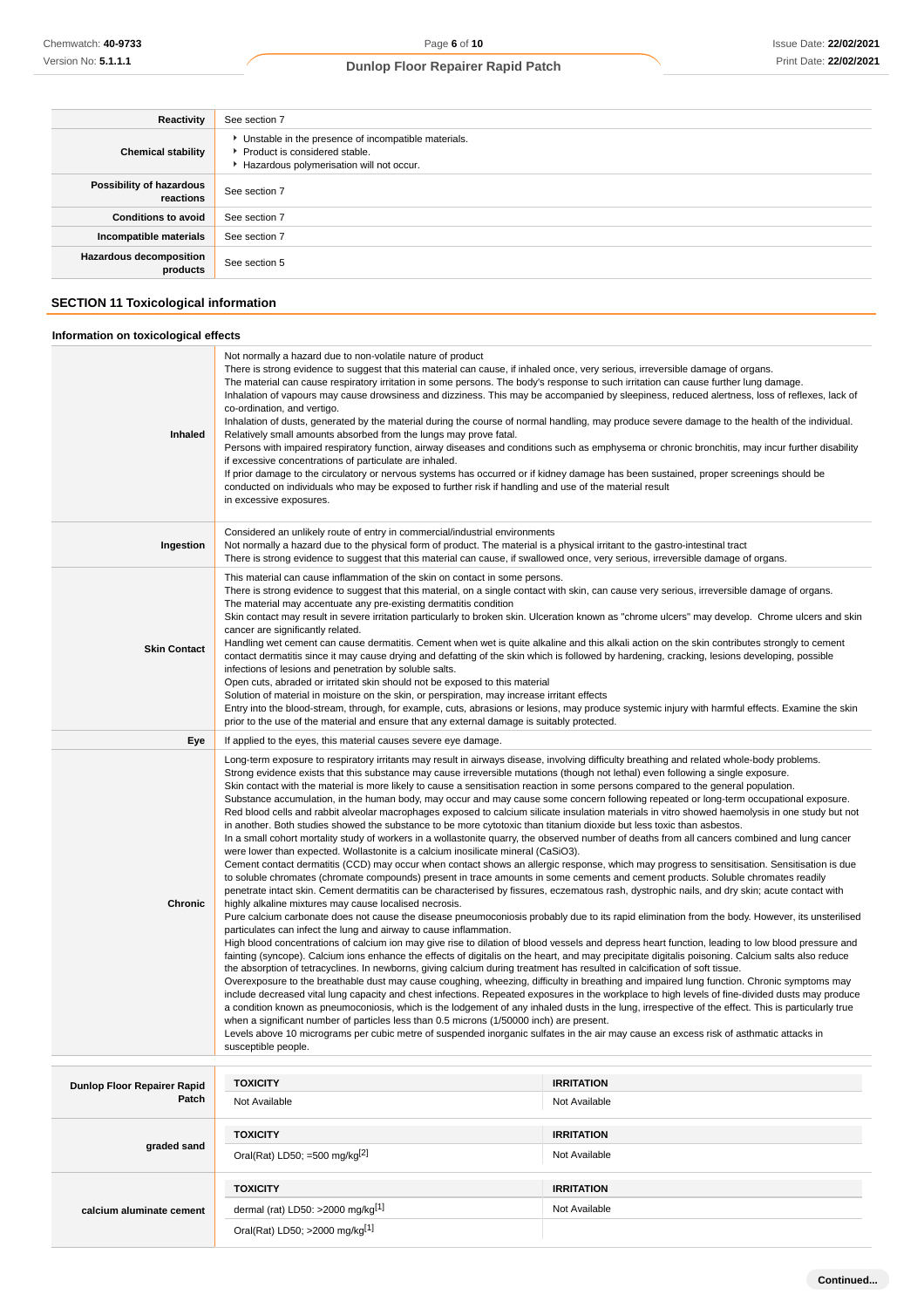|                   | <b>TOXICITY</b>                                                                       | <b>IRRITATION</b>                                                                                                                      |
|-------------------|---------------------------------------------------------------------------------------|----------------------------------------------------------------------------------------------------------------------------------------|
| portland cement   | Not Available                                                                         | Not Available                                                                                                                          |
|                   | <b>TOXICITY</b>                                                                       | <b>IRRITATION</b>                                                                                                                      |
|                   | dermal (rat) LD50: >2000 mg/kg $[1]$                                                  | Eye (rabbit): 0.75 mg/24h - SEVERE                                                                                                     |
| calcium carbonate | Oral(Rat) LD50; >2000 mg/kg[1]                                                        | Eye: no adverse effect observed (not irritating)[1]                                                                                    |
|                   |                                                                                       | Skin (rabbit): 500 mg/24h-moderate                                                                                                     |
|                   |                                                                                       | Skin: no adverse effect observed (not irritating)[1]                                                                                   |
| calcium sulfate   | <b>TOXICITY</b>                                                                       | <b>IRRITATION</b>                                                                                                                      |
|                   | Oral(Rat) LD50; >1581 mg/kg[1]                                                        | Not Available                                                                                                                          |
| Legend:           | specified data extracted from RTECS - Register of Toxic Effect of chemical Substances | 1. Value obtained from Europe ECHA Registered Substances - Acute toxicity 2.* Value obtained from manufacturer's SDS. Unless otherwise |

| <b>PORTLAND CEMENT</b>                                                                                                                      | The following information refers to contact allergens as a group and may not be specific to this product.<br>Contact allergies quickly manifest themselves as contact eczema, more rarely as urticaria or Quincke's oedema. The pathogenesis of contact<br>eczema involves a cell-mediated (T lymphocytes) immune reaction of the delayed type. Other allergic skin reactions, e.g. contact urticaria,<br>involve antibody-mediated immune reactions. The significance of the contact allergen is not simply determined by its sensitisation potential: the<br>distribution of the substance and the opportunities for contact with it are equally important.                                                                                                                                |                                 |   |
|---------------------------------------------------------------------------------------------------------------------------------------------|----------------------------------------------------------------------------------------------------------------------------------------------------------------------------------------------------------------------------------------------------------------------------------------------------------------------------------------------------------------------------------------------------------------------------------------------------------------------------------------------------------------------------------------------------------------------------------------------------------------------------------------------------------------------------------------------------------------------------------------------------------------------------------------------|---------------------------------|---|
| <b>CALCIUM CARBONATE</b>                                                                                                                    | No evidence of carcinogenic properties. No evidence of mutagenic or teratogenic effects.<br>The material may produce severe irritation to the eye causing pronounced inflammation. Repeated or prolonged exposure to irritants may<br>produce conjunctivitis.<br>The material may cause skin irritation after prolonged or repeated exposure and may produce on contact skin redness, swelling, the production of<br>vesicles, scaling and thickening of the skin.                                                                                                                                                                                                                                                                                                                           |                                 |   |
| <b>CALCIUM SULFATE</b>                                                                                                                      | Gypsum (calcium sulfate dehydrate) irritates the skin, eye, mucous membranes, and airways. A series of studies involving Gypsum industry<br>workers in Poland reported chronic, non-specific airways diseases.<br>Repeat dose toxicity: Examination of workers at a gypsum manufacturing plant found restrictive defects on long-function tests in those who were<br>chronically exposed to gypsum dust.<br>Synergistic/antagonistic effects: Gypsum appears to be protective on quartz toxicity in animal testing.                                                                                                                                                                                                                                                                          |                                 |   |
| <b>GRADED SAND &amp; CALCIUM</b><br><b>ALUMINATE CEMENT &amp;</b><br><b>PORTLAND CEMENT</b>                                                 | No significant acute toxicological data identified in literature search.                                                                                                                                                                                                                                                                                                                                                                                                                                                                                                                                                                                                                                                                                                                     |                                 |   |
| <b>CALCIUM ALUMINATE</b><br><b>CEMENT &amp; PORTLAND</b><br><b>CEMENT &amp; CALCIUM</b><br><b>CARBONATE &amp; CALCIUM</b><br><b>SULFATE</b> | Asthma-like symptoms may continue for months or even years after exposure to the material ends. This may be due to a non-allergic condition<br>known as reactive airways dysfunction syndrome (RADS) which can occur after exposure to high levels of highly irritating compound. Main<br>criteria for diagnosing RADS include the absence of previous airways disease in a non-atopic individual, with sudden onset of persistent<br>asthma-like symptoms within minutes to hours of a documented exposure to the irritant. Other criteria for diagnosis of RADS include a reversible<br>airflow pattern on lung function tests, moderate to severe bronchial hyperreactivity on methacholine challenge testing, and the lack of minimal<br>lymphocytic inflammation, without eosinophilia. |                                 |   |
| <b>Acute Toxicity</b>                                                                                                                       | ×                                                                                                                                                                                                                                                                                                                                                                                                                                                                                                                                                                                                                                                                                                                                                                                            | Carcinogenicity                 | × |
| <b>Skin Irritation/Corrosion</b>                                                                                                            | ✔                                                                                                                                                                                                                                                                                                                                                                                                                                                                                                                                                                                                                                                                                                                                                                                            | Reproductivity                  | × |
| <b>Serious Eye Damage/Irritation</b>                                                                                                        | ✔                                                                                                                                                                                                                                                                                                                                                                                                                                                                                                                                                                                                                                                                                                                                                                                            | <b>STOT - Single Exposure</b>   | ✔ |
| <b>Respiratory or Skin</b><br>sensitisation                                                                                                 | v                                                                                                                                                                                                                                                                                                                                                                                                                                                                                                                                                                                                                                                                                                                                                                                            | <b>STOT - Repeated Exposure</b> | × |
| <b>Mutagenicity</b>                                                                                                                         | ✔                                                                                                                                                                                                                                                                                                                                                                                                                                                                                                                                                                                                                                                                                                                                                                                            | <b>Aspiration Hazard</b>        | × |

Legend:  $\mathsf{X}$  – Data either not available or does not fill the criteria for classification – Data available to make classification

# **SECTION 12 Ecological information**

| <b>Toxicity</b>                      |                  |                           |                               |                  |                  |
|--------------------------------------|------------------|---------------------------|-------------------------------|------------------|------------------|
| Dunlop Floor Repairer Rapid<br>Patch | Endpoint         | <b>Test Duration (hr)</b> | <b>Species</b>                | Value            | Source           |
|                                      | Not<br>Available | Not Available             | Not Available                 | Not<br>Available | Not<br>Available |
|                                      | Endpoint         | <b>Test Duration (hr)</b> | <b>Species</b>                | Value            | Source           |
| graded sand                          | Not<br>Available | Not Available             | Not Available                 | Not<br>Available | Not<br>Available |
| calcium aluminate cement             | Endpoint         | <b>Test Duration (hr)</b> | <b>Species</b>                | Value            | Source           |
|                                      | <b>LC50</b>      | 96                        | Fish                          | $>100$ mg/L      | $\overline{2}$   |
|                                      | <b>EC50</b>      | 48                        | Crustacea                     | $5.4$ mg/L       | $\overline{2}$   |
|                                      | <b>EC50</b>      | 72                        | Algae or other aquatic plants | $3.6$ mg/L       | 2                |
|                                      | <b>NOEC</b>      | 72                        | Algae or other aquatic plants | $2.6$ mg/L       | $\overline{2}$   |
|                                      |                  |                           |                               |                  |                  |
|                                      | Endpoint         | <b>Test Duration (hr)</b> | <b>Species</b>                | Value            | <b>Source</b>    |
| portland cement                      | Not<br>Available | Not Available             | Not Available                 | Not<br>Available | Not<br>Available |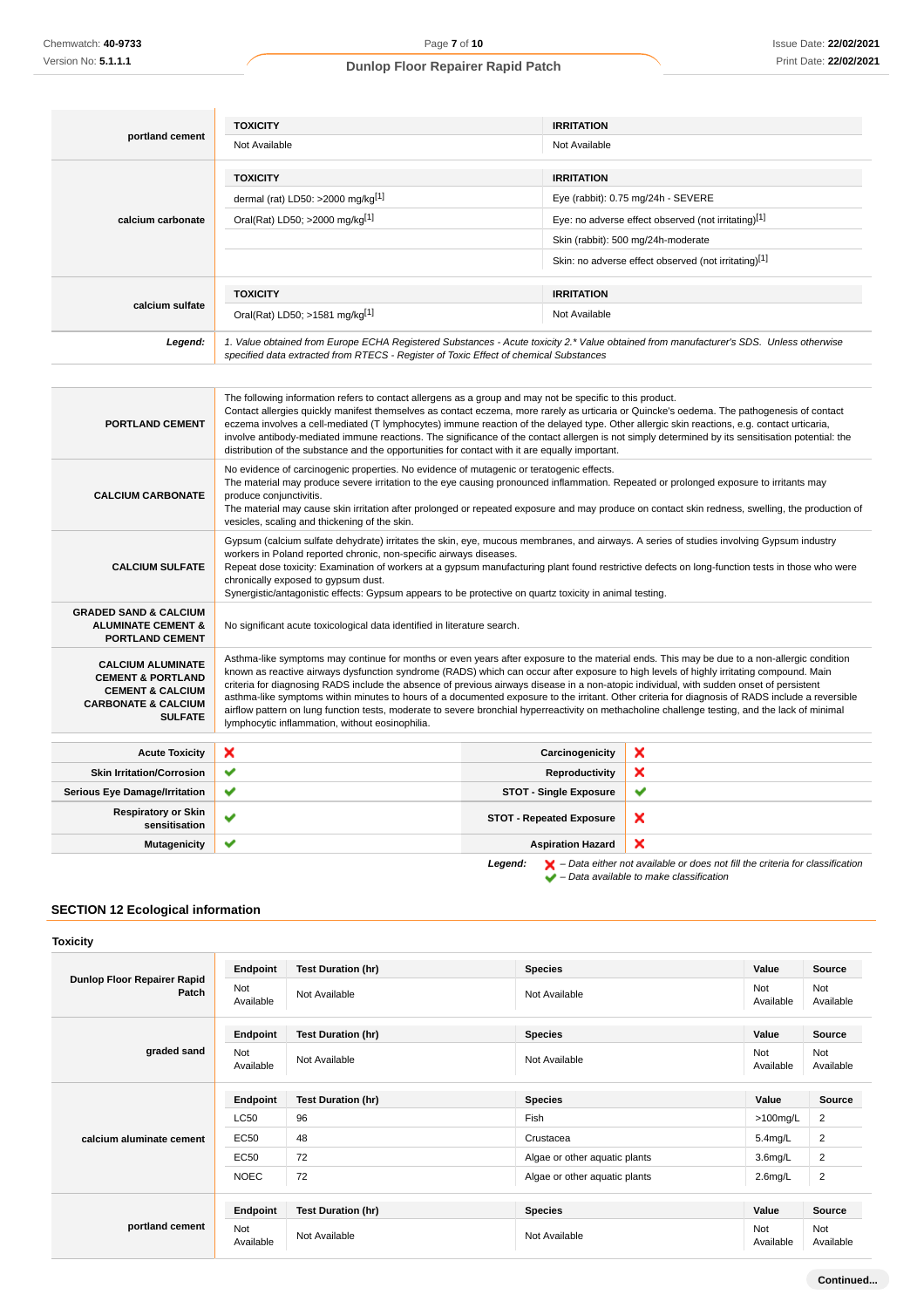|                   | <b>Endpoint</b> | <b>Test Duration (hr)</b>                                                                                                                                                                                                                                                                                                                                                                       | <b>Species</b>                | Value            | Source |
|-------------------|-----------------|-------------------------------------------------------------------------------------------------------------------------------------------------------------------------------------------------------------------------------------------------------------------------------------------------------------------------------------------------------------------------------------------------|-------------------------------|------------------|--------|
|                   | LC50            | 96                                                                                                                                                                                                                                                                                                                                                                                              | Fish                          | >56000mg/L       | 4      |
| calcium carbonate | EC50            | 72                                                                                                                                                                                                                                                                                                                                                                                              | Algae or other aquatic plants | $>14$ mg/L       | 2      |
|                   | EC10            | 72                                                                                                                                                                                                                                                                                                                                                                                              | Algae or other aquatic plants | $>14$ mg/L       | 2      |
|                   | <b>NOEL</b>     | 1332.0                                                                                                                                                                                                                                                                                                                                                                                          | Not Available                 | $1.0\%$ w/w      | 4      |
|                   |                 |                                                                                                                                                                                                                                                                                                                                                                                                 |                               |                  |        |
|                   | <b>Endpoint</b> | <b>Test Duration (hr)</b>                                                                                                                                                                                                                                                                                                                                                                       | <b>Species</b>                | Value            | Source |
|                   | <b>LC50</b>     | 96                                                                                                                                                                                                                                                                                                                                                                                              | Fish                          | >79mg/L          | 2      |
| calcium sulfate   | EC50            | 72                                                                                                                                                                                                                                                                                                                                                                                              | Algae or other aguatic plants | $>79$ mg/L       | 2      |
|                   | EC <sub>0</sub> | 96                                                                                                                                                                                                                                                                                                                                                                                              | Crustacea                     | $=1255.000$ mg/L |        |
|                   | <b>NOEL</b>     | 3696                                                                                                                                                                                                                                                                                                                                                                                            | Not Available                 | $1.25$ g/eu      | 4      |
| Legend:           |                 | Extracted from 1. IUCLID Toxicity Data 2. Europe ECHA Registered Substances - Ecotoxicological Information - Aquatic Toxicity 3. EPIWIN Suite<br>V3.12 (QSAR) - Aquatic Toxicity Data (Estimated) 4. US EPA, Ecotox database - Aquatic Toxicity Data 5. ECETOC Aquatic Hazard Assessment<br>Data 6. NITE (Japan) - Bioconcentration Data 7. METI (Japan) - Bioconcentration Data 8. Vendor Data |                               |                  |        |

#### **DO NOT** discharge into sewer or waterways.

#### **Persistence and degradability**

| Ingredient         | sistence: Water/Soilː<br>Darı | <b>Persistence: Air</b> |
|--------------------|-------------------------------|-------------------------|
| um sulfate<br>calc | <b>HIGH</b>                   | <b>HIGH</b>             |
|                    |                               |                         |

# **Bioaccumulative potential**

| Ingredient              | <b>Bioaccumulation</b> |
|-------------------------|------------------------|
| calcium sulfate         | LOW (LogKOW = -2.2002) |
| <b>Mobility in soil</b> |                        |
| Ingredient              | <b>Mobility</b>        |

calcium sulfate  $\vert$  LOW (KOC = 6.124)

# **SECTION 13 Disposal considerations**

| Waste treatment methods             |                                                                                                                                                                                                                                                                                                                                                                                                                                                                                                                                                                                                                                                                                                                                                                                                                                                                                                                                                                                                                                                                                                                                                                                                                                                                                                                                                                                                                                                                                                                                                                                                               |
|-------------------------------------|---------------------------------------------------------------------------------------------------------------------------------------------------------------------------------------------------------------------------------------------------------------------------------------------------------------------------------------------------------------------------------------------------------------------------------------------------------------------------------------------------------------------------------------------------------------------------------------------------------------------------------------------------------------------------------------------------------------------------------------------------------------------------------------------------------------------------------------------------------------------------------------------------------------------------------------------------------------------------------------------------------------------------------------------------------------------------------------------------------------------------------------------------------------------------------------------------------------------------------------------------------------------------------------------------------------------------------------------------------------------------------------------------------------------------------------------------------------------------------------------------------------------------------------------------------------------------------------------------------------|
| <b>Product / Packaging disposal</b> | • Containers may still present a chemical hazard/ danger when empty.<br>Return to supplier for reuse/ recycling if possible.<br>Otherwise:<br>If container can not be cleaned sufficiently well to ensure that residuals do not remain or if the container cannot be used to store the same<br>product, then puncture containers, to prevent re-use, and bury at an authorised landfill.<br>▶ Where possible retain label warnings and SDS and observe all notices pertaining to the product.<br>Legislation addressing waste disposal requirements may differ by country, state and/ or territory. Each user must refer to laws operating in their<br>area. In some areas, certain wastes must be tracked.<br>A Hierarchy of Controls seems to be common - the user should investigate:<br>Reduction<br>▸ Reuse<br>▶ Recycling<br>Disposal (if all else fails)<br>This material may be recycled if unused, or if it has not been contaminated so as to make it unsuitable for its intended use.<br>DO NOT allow wash water from cleaning or process equipment to enter drains.<br>It may be necessary to collect all wash water for treatment before disposal.<br>In all cases disposal to sewer may be subject to local laws and regulations and these should be considered first.<br>• Where in doubt contact the responsible authority.<br>Recycle wherever possible or consult manufacturer for recycling options.<br>Consult State Land Waste Management Authority for disposal.<br>Bury residue in an authorised landfill.<br>Recycle containers if possible, or dispose of in an authorised landfill. |

#### **SECTION 14 Transport information**

#### **Labels Required**

| --------------      |                    |  |
|---------------------|--------------------|--|
| <b>Marine Pollu</b> | <b>NO</b>          |  |
|                     | No<br>: Applicable |  |

**Land transport (ADG): NOT REGULATED FOR TRANSPORT OF DANGEROUS GOODS**

**Air transport (ICAO-IATA / DGR): NOT REGULATED FOR TRANSPORT OF DANGEROUS GOODS**

**Sea transport (IMDG-Code / GGVSee): NOT REGULATED FOR TRANSPORT OF DANGEROUS GOODS**

**Transport in bulk according to Annex II of MARPOL and the IBC code**

Not Applicable

**Transport in bulk in accordance with MARPOL Annex V and the IMSBC Code**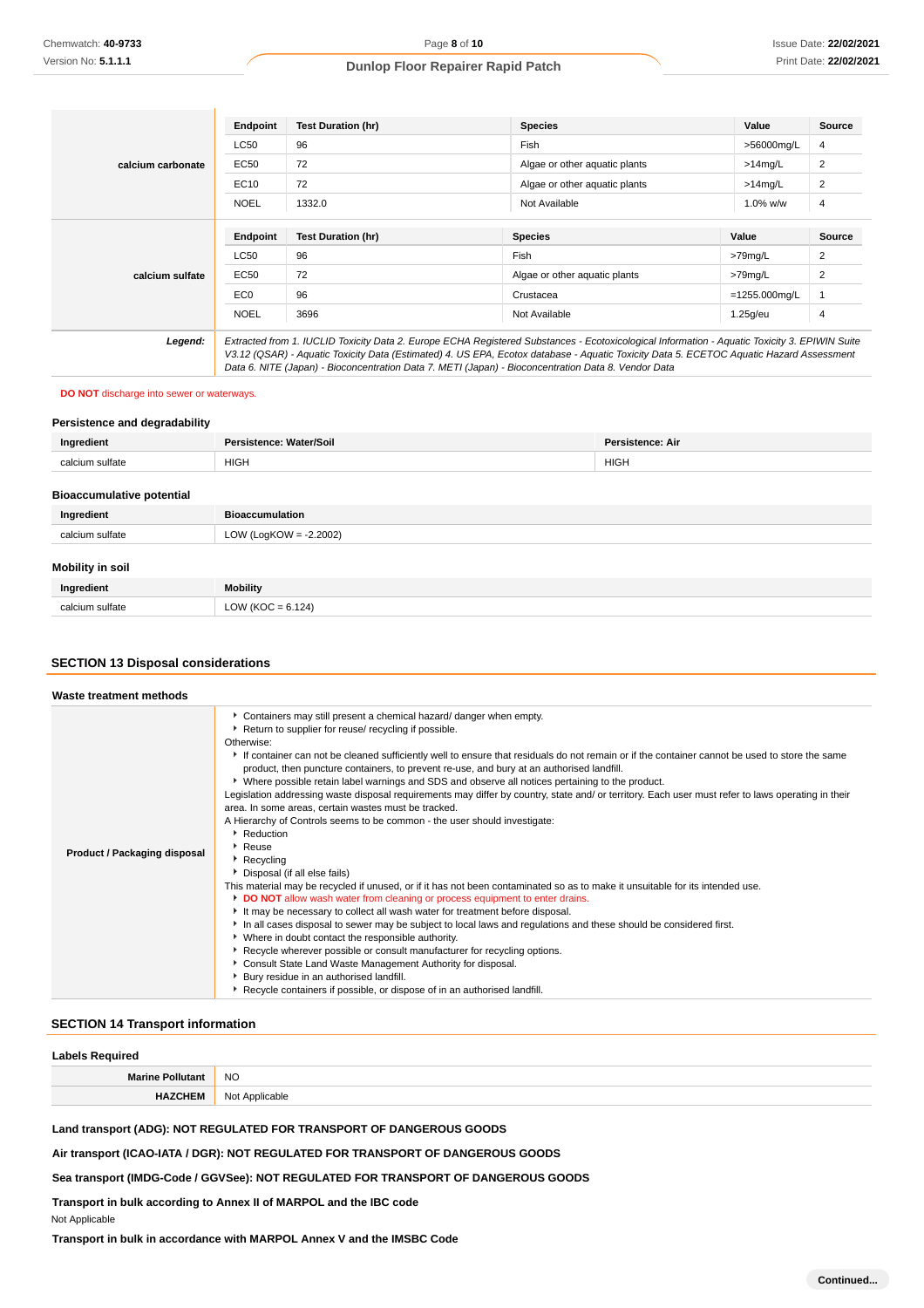| <b>Product name</b>      | Group         |
|--------------------------|---------------|
| graded sand              | Not Available |
| calcium aluminate cement | Not Available |
| portland cement          | Not Available |
| calcium carbonate        | Not Available |
| calcium sulfate          | Not Available |

# **Transport in bulk in accordance with the ICG Code**

| <b>Product name</b>      | <b>Ship Type</b> |
|--------------------------|------------------|
| graded sand              | Not Available    |
| calcium aluminate cement | Not Available    |
| portland cement          | Not Available    |
| calcium carbonate        | Not Available    |
| calcium sulfate          | Not Available    |

# **SECTION 15 Regulatory information**

# **Safety, health and environmental regulations / legislation specific for the substance or mixture**

#### ı **graded sand is found on the following regulatory lists**

Australia Hazardous Chemical Information System (HCIS) - Hazardous Chemicals

Australian Inventory of Industrial Chemicals (AIIC)

Chemical Footprint Project - Chemicals of High Concern List

International Agency for Research on Cancer (IARC) - Agents Classified by the IARC Monographs

International Agency for Research on Cancer (IARC) - Agents Classified by the IARC Monographs - Group 1: Carcinogenic to humans

#### **calcium aluminate cement is found on the following regulatory lists** T

Australian Inventory of Industrial Chemicals (AIIC)

**portland cement is found on the following regulatory lists** Australian Inventory of Industrial Chemicals (AIIC)

#### **calcium carbonate is found on the following regulatory lists**

Australian Inventory of Industrial Chemicals (AIIC)

# **calcium sulfate is found on the following regulatory lists**

Australian Inventory of Industrial Chemicals (AIIC)

#### **National Inventory Status**

| <b>National Inventory</b>                          | <b>Status</b>                                                                                                                                                                                            |
|----------------------------------------------------|----------------------------------------------------------------------------------------------------------------------------------------------------------------------------------------------------------|
| Australia - AIIC / Australia<br>Non-Industrial Use | Yes                                                                                                                                                                                                      |
| Canada - DSL                                       | Yes                                                                                                                                                                                                      |
| Canada - NDSL                                      | No (graded sand; calcium aluminate cement; portland cement; calcium sulfate)                                                                                                                             |
| China - IECSC                                      | Yes                                                                                                                                                                                                      |
| Europe - EINEC / ELINCS / NLP                      | Yes                                                                                                                                                                                                      |
| Japan - ENCS                                       | No (portland cement)                                                                                                                                                                                     |
| Korea - KECI                                       | Yes                                                                                                                                                                                                      |
| New Zealand - NZIoC                                | Yes                                                                                                                                                                                                      |
| Philippines - PICCS                                | No (calcium aluminate cement; portland cement)                                                                                                                                                           |
| USA - TSCA                                         | Yes                                                                                                                                                                                                      |
| Taiwan - TCSI                                      | Yes                                                                                                                                                                                                      |
| Mexico - INSQ                                      | No (calcium aluminate cement)                                                                                                                                                                            |
| Vietnam - NCI                                      | Yes                                                                                                                                                                                                      |
| Russia - ARIPS                                     | No (calcium aluminate cement)                                                                                                                                                                            |
| Legend:                                            | Yes = All CAS declared ingredients are on the inventory<br>No = One or more of the CAS listed ingredients are not on the inventory and are not exempt from listing(see specific ingredients in brackets) |

# **SECTION 16 Other information**

| <b>Revision</b> | 22/11           |
|-----------------|-----------------|
| Date            | /202            |
| .               | .               |
| $-$             | - 201<br>.<br>. |

#### **SDS Version Summary**

| Version | <b>Issue Date</b> | <b>Sections Updated</b>                                                        |
|---------|-------------------|--------------------------------------------------------------------------------|
| 4.1.1.1 | 01/11/2019        | One-off system update. NOTE: This may or may not change the GHS classification |